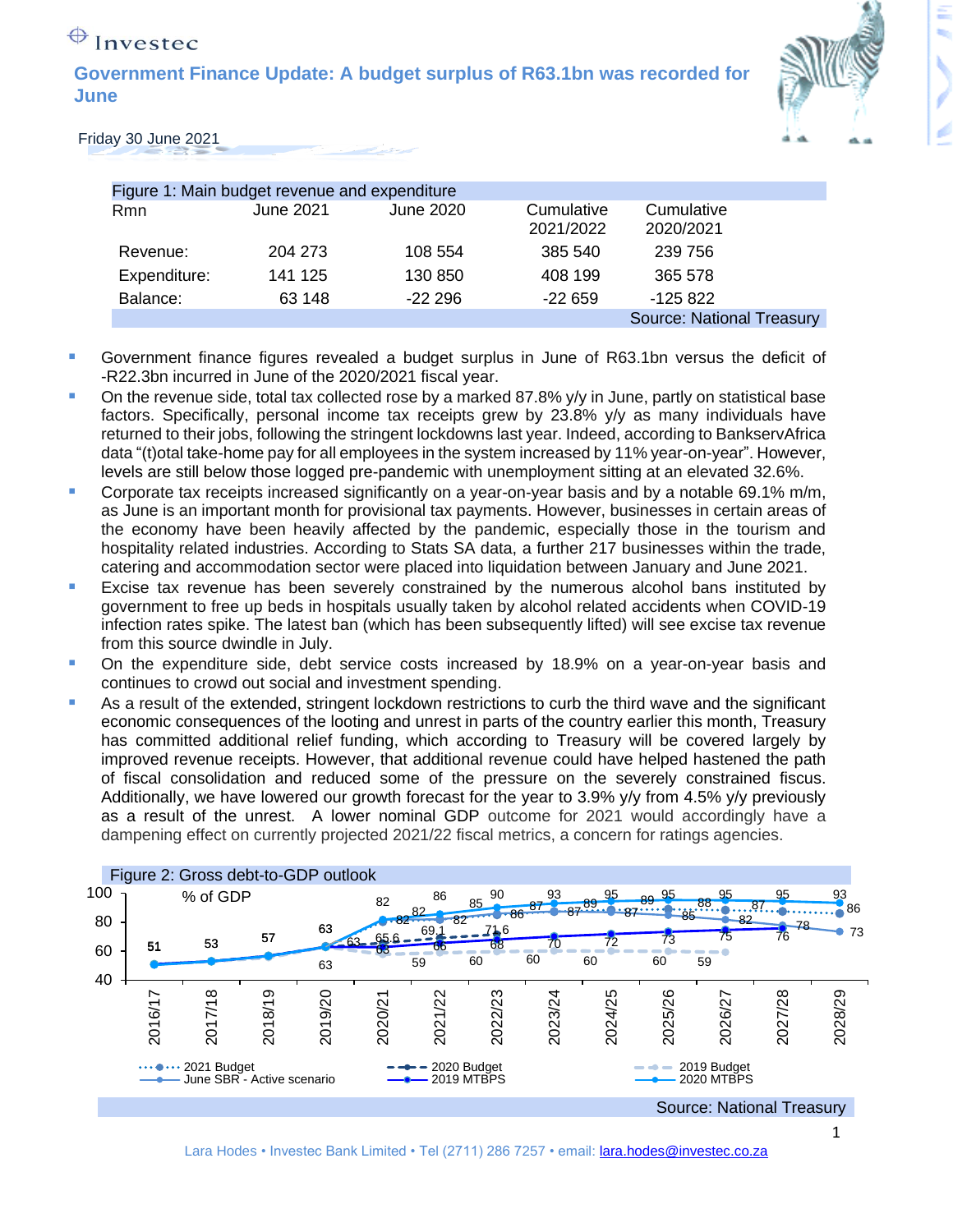### $\bigoplus$  Investec

### **Government Finance Update: A budget surplus of R63.1bn was recorded for June**



Friday 30 June 2021

Important Disclaimer – please read

For the purposes of this disclaimer, Investec shall include Investec Bank Limited, its ultimate holding company, a subsidiary (or a subsidiary of a subsidiary) of that entity, a holding company of that entity or any other subsidiary of that holding company, and any affiliated entity of any such entities. "Investec Affiliates" shall mean any directors, officers, representatives, employees, advisers or agents of any part of Investec.

The information and materials presented in this report are provided to you solely for general information and should not be considered as an offer or solicitation of an offer to sell, buy or subscribe to any securities or any derivative instrument or any other rights pertaining thereto.

The information in this report has been compiled from sources believed to be reliable, but neither Investec nor any Investec Affiliates accept liability for any loss arising from the use hereof or makes any representations as to its accuracy and completeness. Any opinions, forecasts or estimates herein constitute a judgement as at the date of this report. There can be no assurance that future results or events will be consistent with any such opinions, forecasts or estimates. Past performance should not be taken as an indication or guarantee of future performance, and no representation or warranty, express or implied is made regarding future performance. The information in this report and the report itself is subject to change without notice. This report as well as any other related documents or information may be incomplete, condensed and/or may not contain all material information concerning the subject of the report; its accuracy cannot be guaranteed. There is no obligation of any kind on Investec or any Investec Affiliates to update this report or any of the information, opinions, forecasts or estimates contained herein.

Investec (or its directors, officers or employees) may, to the extent permitted by law, own or have a position or interest in the financial instruments or services referred to herein, and may add to or dispose of any such position or may make a market or act as a principal in any transaction in such financial instruments. Investec (or its directors, officers or employees) may, to the extent permitted by law, act upon or use the information or opinions presented herein, or research or analysis on which they are based prior to the material being published. Investec may have issued other reports that are inconsistent with, and reach different conclusions from, the information presented in this report. Those reports reflect the different assumptions, views and analytical methods of the analysts who prepared them. The value of any securities or financial instruments mentioned in this report can fall as well as rise. Foreign currency denominated securities and financial instruments are subject to fluctuations in exchange rates that may have a positive or adverse effect on the value, price or income of such securities or financial instruments. Certain transactions, including those involving futures, options and other derivative instruments, can give rise to substantial risk and are not suitable for all investors.

This report does not contain advice, except as defined by the Corporations Act 2001 (Australia). Specifically, it does not take into account the objectives, financial situation or needs of any particular person. Investors should not do anything or forebear to do anything on the basis of this report. Before entering into any arrangement or transaction, investors must consider whether it is appropriate to do so based on their personal objectives, financial situation and needs and seek financial advice where needed.

No representation or warranty, express or implied, is or will be made in relation to, and no responsibility or liability is or will be accepted by Investec or any Investec Affiliates as to, or in relation to, the accuracy, reliability, or completeness of the contents of this report and each entity within Investec (for itself and on behalf of all Investec Affiliates) hereby expressly disclaims any and all responsibility or liability for the accuracy, reliability and completeness of such information or this research report generally.

The securities or financial instruments described herein may not have been registered under the US Securities Act of 1933, and may not be offered or sold in the United States of America or to US persons unless they have been registered under such Act, or except in compliance with an exemption from the registration requirements of such Act. US entities that are interested in trading securities listed in this report should contact a US registered broker dealer.

For readers of this report in South Africa: this report is produced by Investec Bank Limited, an authorised financial services provider and a member of the JSE Limited.

For readers of this report in United Kingdom and Europe: this report is produced by Investec Bank Plc ("IBP") and was prepared by the analyst named in this report. IBP is authorised by the Prudential Regulation Authority and regulated by the Financial Conduct Authority and the Prudential Regulation Authority and is a member of the London Stock Exchange. This report is not intended for retail clients and may only be issued to professional clients and eligible counterparties, and investment professionals as described in S19 of the Financial Services and Markets Act 2000 (Financial Promotions) Order 2005.

For readers of this report in Ireland: this report is produced by Investec Bank plc (Irish Branch) and was prepared by the analyst named in this report. Investec Bank plc (Irish Branch) is authorised by the Prudential Regulation Authority in the United Kingdom and is regulated by the Central Bank of Ireland for conduct of business rules.

For readers of this report in Australia: this report is issued by Investec Australia Limited, holder of Australian Financial Services License No. 342737 only to 'Wholesale Clients' as defined by S761G of the Corporations Act 2001.